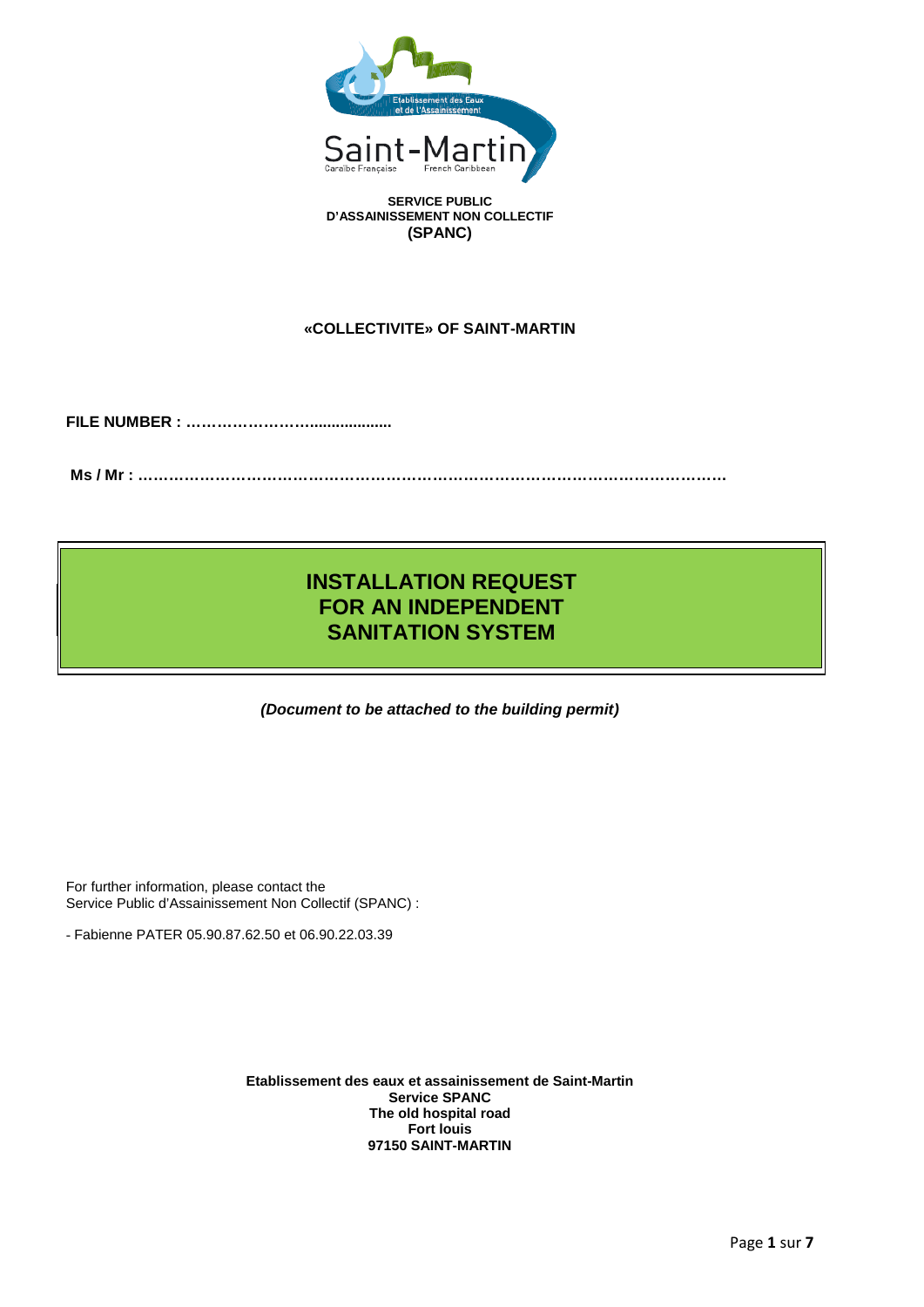

# **APPLICANT**

| Location of the project : |
|---------------------------|
|                           |
|                           |
|                           |



*(Architect, supervisor…) if necessary*

Name (or company name) : ………………………………………………………………………….. Address : …………………………………………………………………………………………….. Postal Code : ……………………. Commune : …………………………………………………. Phone: ………………………………. Fax : ………………………………………………………….

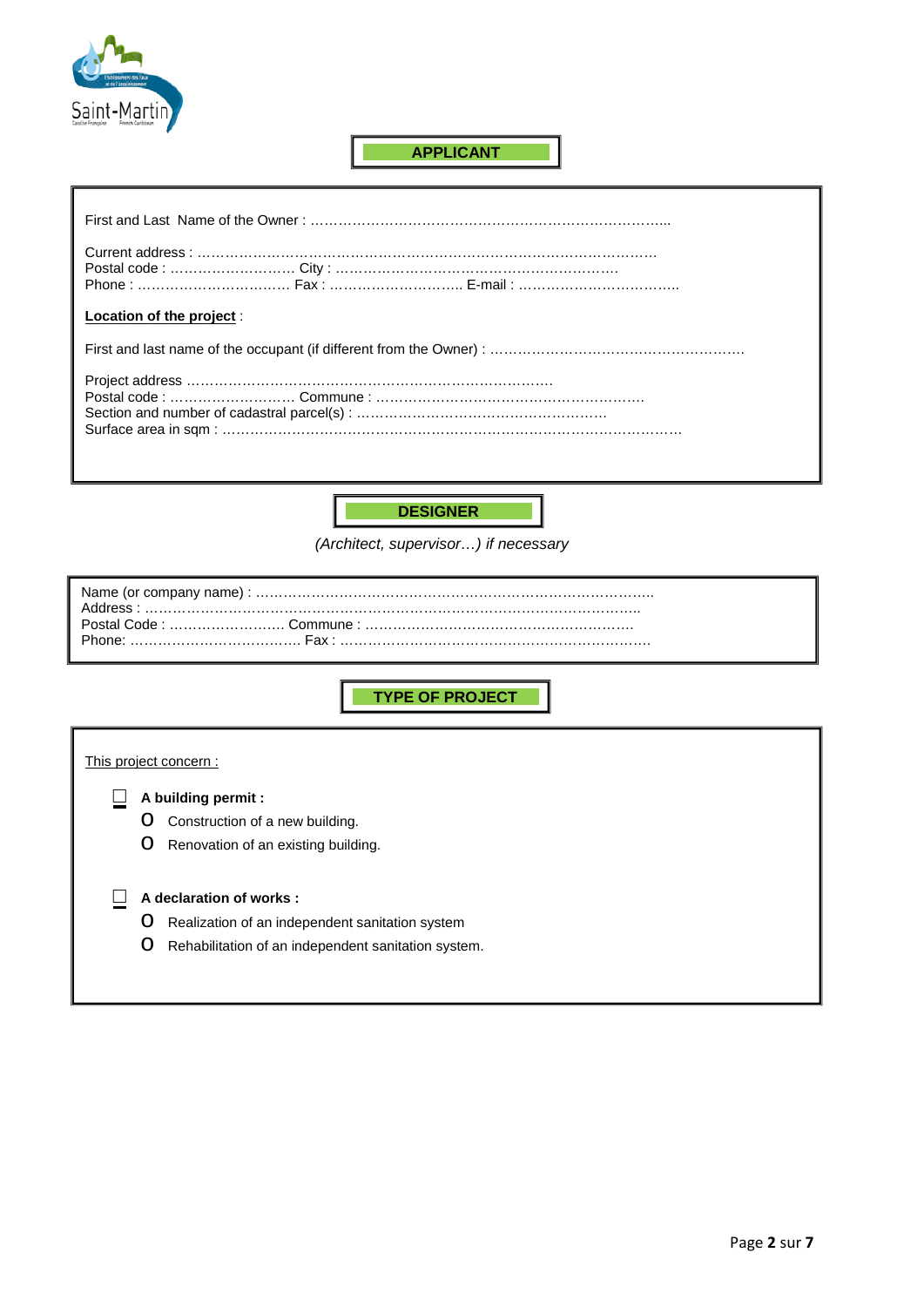

# **REQUIRED DOCUMENTS IN DUPLICATE**

- □ **This form, properly filled out, dated and signed (only submit the original).**
- □ **A location plan of the parcel** (scale : 1/25000th).
- □ **A ground plane 1/500th indicating the position of the building, the location of the various components of the sewage treatments facility and the** characteristics of the parcel (trees/hedges, terraces, vehicle pathways, outbuildings, water points, wells, ditches, drainage of rain water).
- □ **A sectional drawing** of the sector and the proposed or existing (rehabilitation) and **a housing plan arrangement of rooms** (kitchens, bedrooms, bathroom…) in the future home.
- □ **The results of the soil survey** makes it possible to characterize the suitability of the soil for purification and/or infiltration of domestic wastewater : test drilling, test(s) for permeability, backhoe loader holes.
- □ **The study conclusions to determine the autonomous sanitation sector.** It includes the type of pretreatment, the type of treatment, the necessary surface, the dimensions and if applicable, the evacuation system after treatment.

### *And if you plan a discharge of treated water:*

- □ **A written discharge autorisation from** the property owner or the outlet manager where the release is planned (*if you plan to discharge into a shallow environment (rivers/streams) or on a neighboring parcel*).
- □ **A prefectural derogation** permitting the release of treated water by infiltration wells (if you plan this type of discharge).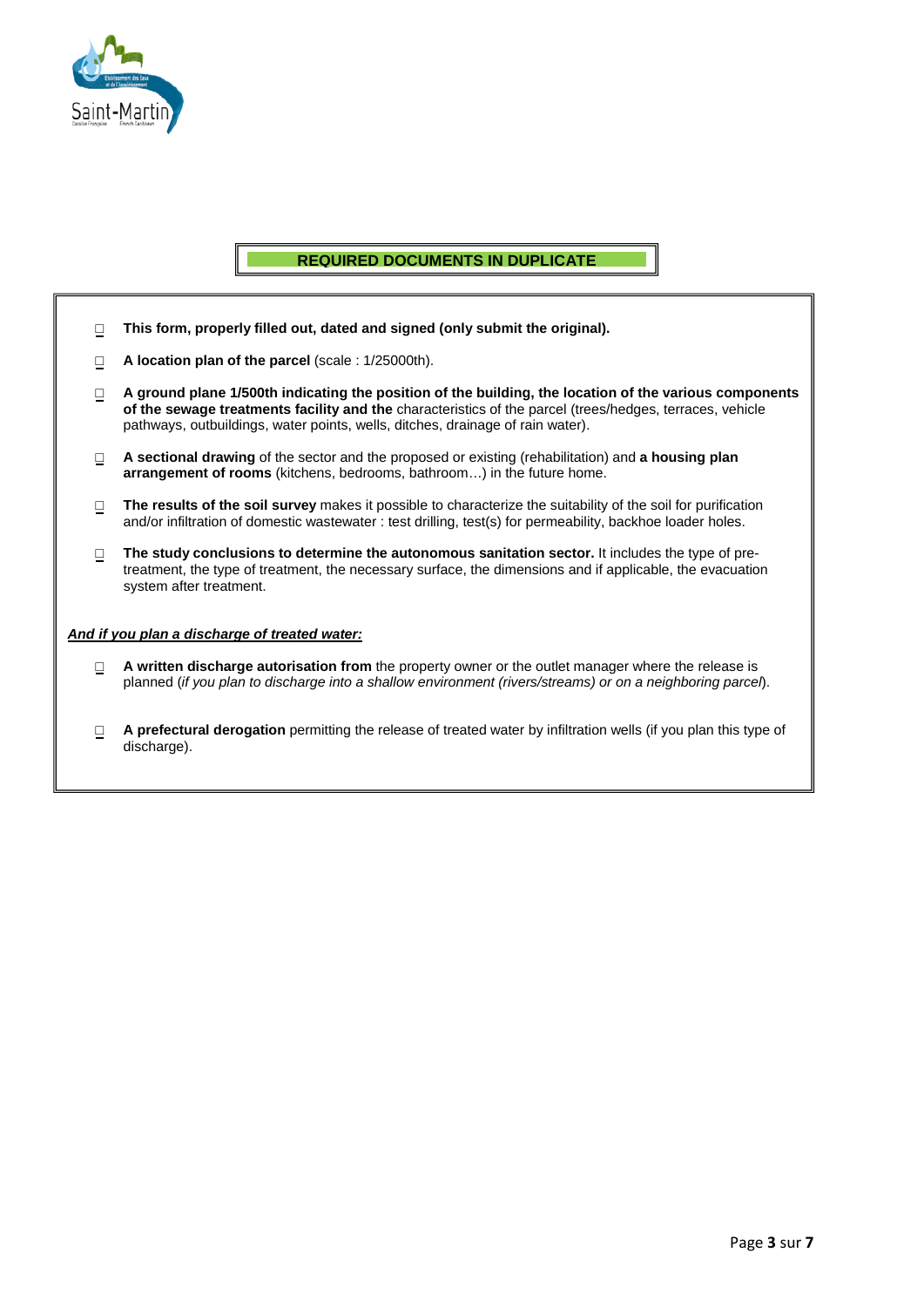

# **DEFINITION OF PROJECT TO BE COMPLETED BY THE OWNER**

**SPECIFICATIONS OF THE BUILDING**

□ Individual Housing **Residence**   $\square$  main  $\square$  secondary **Location :**  $\overline{\square}$  Yearly rental  $\Box$  Seasonal rental Number of rooms : ………………………………………….  $\square$  Building containing several appartments Number of appartments : ……………………………………… Total number of rooms : …………………………………  $\Box$  Other type of building : Type : ………………………………………………………… Number of occupants : …………………………………………… **Type of location :**  $\Box$  Housing estate  $\Box$  Isolated housing  $\Box$  Misc

**CHARACTERISTICS OF THE TERRAIN AND ITS ENVIRONMENT**

Total area of the parcel : ………….. sqm Area available for sanitation : …………. sqm Type of surface available (lawn, uncultivated, culture, place, trees) : ………………………………………………. Slope of land planned for sanitation:  $\square$  Low < 5 % Average between 5 % et 10 %  $\Box$  Strong > 10 % The existence of a nearby waterway stream/river : YES NO The existence of a nearby body of water (pond, marsh, lake): YES NO Distance between the waterway or the waterbody spreading system (treatment device) : .........m Is the land in a flood zone? YES NO

*This section is reserved for the controller Non-Collective Sanitation Service*

The available surface area and the land use, are they adequate for the device ?

YES NO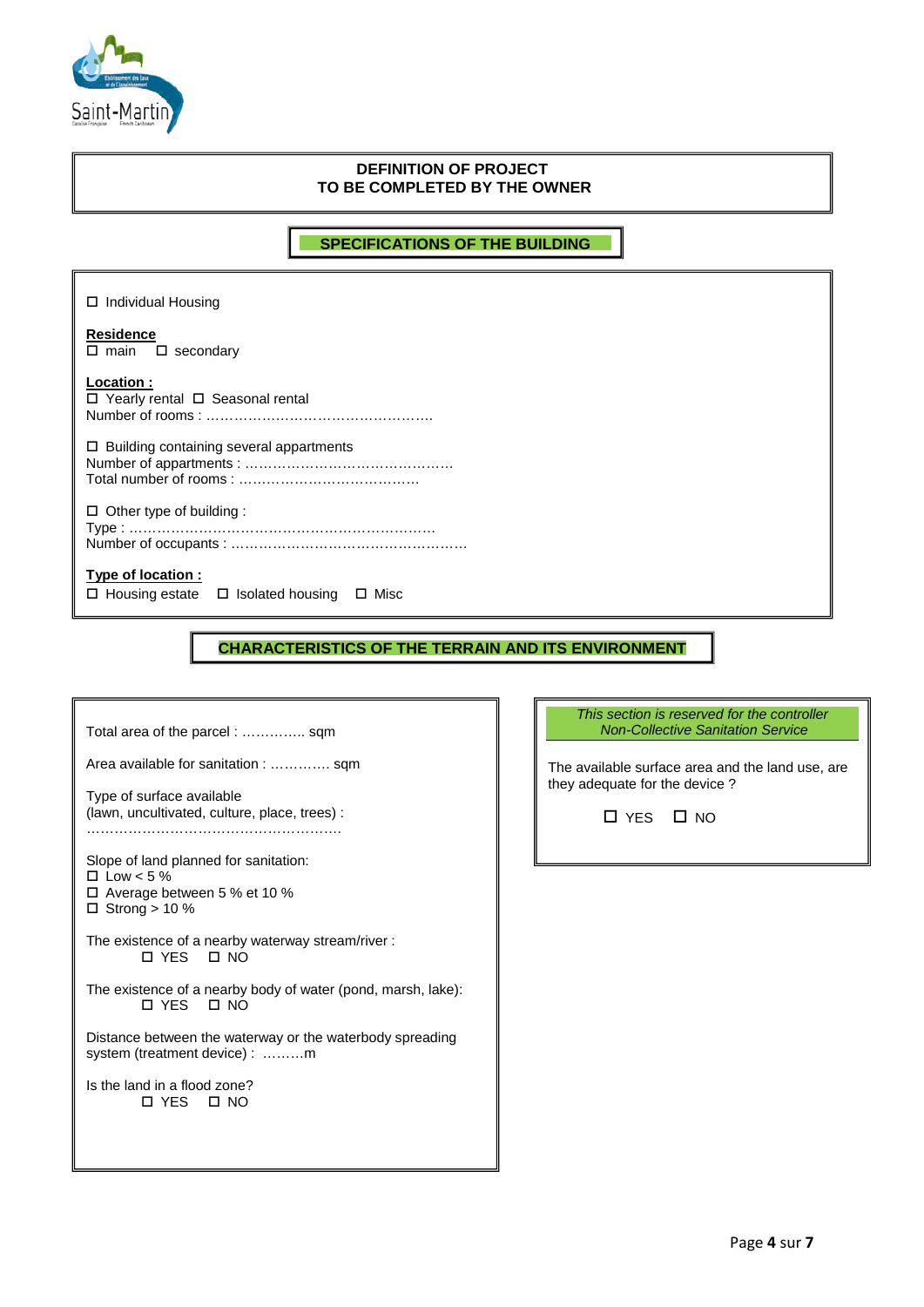

| <b>DEFINITION OF PROJECT</b> |  |
|------------------------------|--|
| TO BE COMPLETED BY THE OWNER |  |

### **DESIGN CONTROL AND IMPLEMENTATION TO BE COMPLETED BY THE CONTROLLER**

### **CHARACTERISTICS OF THE TERRAIN'S ENVIRONMENT**

**Drinking water and rainwater** • Drinking water supply  $\Box$  Public water supply  $\Box$  private resource − Presence of nearby wells : YES NO Distance in relation to the treatment device (spreading sector) : ………… m − Distance > 35 m, in relation to the treatment device, an abstraction of water used for human consumption<br> $\Box$  YFS  $\Box$  NO  $\square$  YES • Destination of rainwater : Separation of wastewater and rainwater:  $\Box$  YES  $\Box$  NO  $\Box$  Surface network (ditch, gutter, valley...)  $\Box$  infiltration on the parcel of land<br> $\Box$  retention (tank, pond...)  $\Box$  retention (tank, pond...) other : ………………………… Reminder : The release of rainwater to the sanitation sector (septic drainage or infiltration) is forbidden. *This section is reserved for the controller Non-Collective Sanitation Service* Is the pipeline in a protected area for the abstraction of drinking water ? □ YES NO What are the constraints ? ………………………………………………….. ………………………………………………….. Distance > 35 m of an abstraction of water used for human consumption. □ YES □ NO Are the treatment of wastewater and the rejection of rainwater, well separated ? □ YES NO **Study of ground :** Has a study been conducted?<br>  $\Box$  YES  $\Box$  NO □ YES □ NO *If yes, attach a copy of the report's findings in this folder and use the results of the study to complete this form.* From the ground study performed, is the soil favorable for the treatment of domestic waste water? *This section is reserved for the controller Non-Collective Sanitation Service* Has the sanitation zoning been done on the territory (commune)? □ YES □ NO Sector preconized by the sanitation blueprint : □ Spreading trenches at shallow depth<br>□ Vertical flow filter bed - undrained  $\Box$  Vertical flow filter bed - undrained<br> $\Box$  Vertical flow filter bed - drained **STUDIES CONDUCTED ON THE GROUND**

□ YES □ YES (reserves)<br>□ NO □ Don't know □ Don't know

#### **Study to determine the autonomous sanitation sector.** Has a study been conducted?<br>
<br>
<br>
<br>
<br>
<br> **<br>
I** NO □ YES

*If yes, attach a copy of the report's findings in this folder and use the results of the study to complete this form.*

- $\Box$  Vertical flow filter bed drained
- $\Box$  Horizontal flow filter bed drained
- □ Infiltration mounds **Unspecified**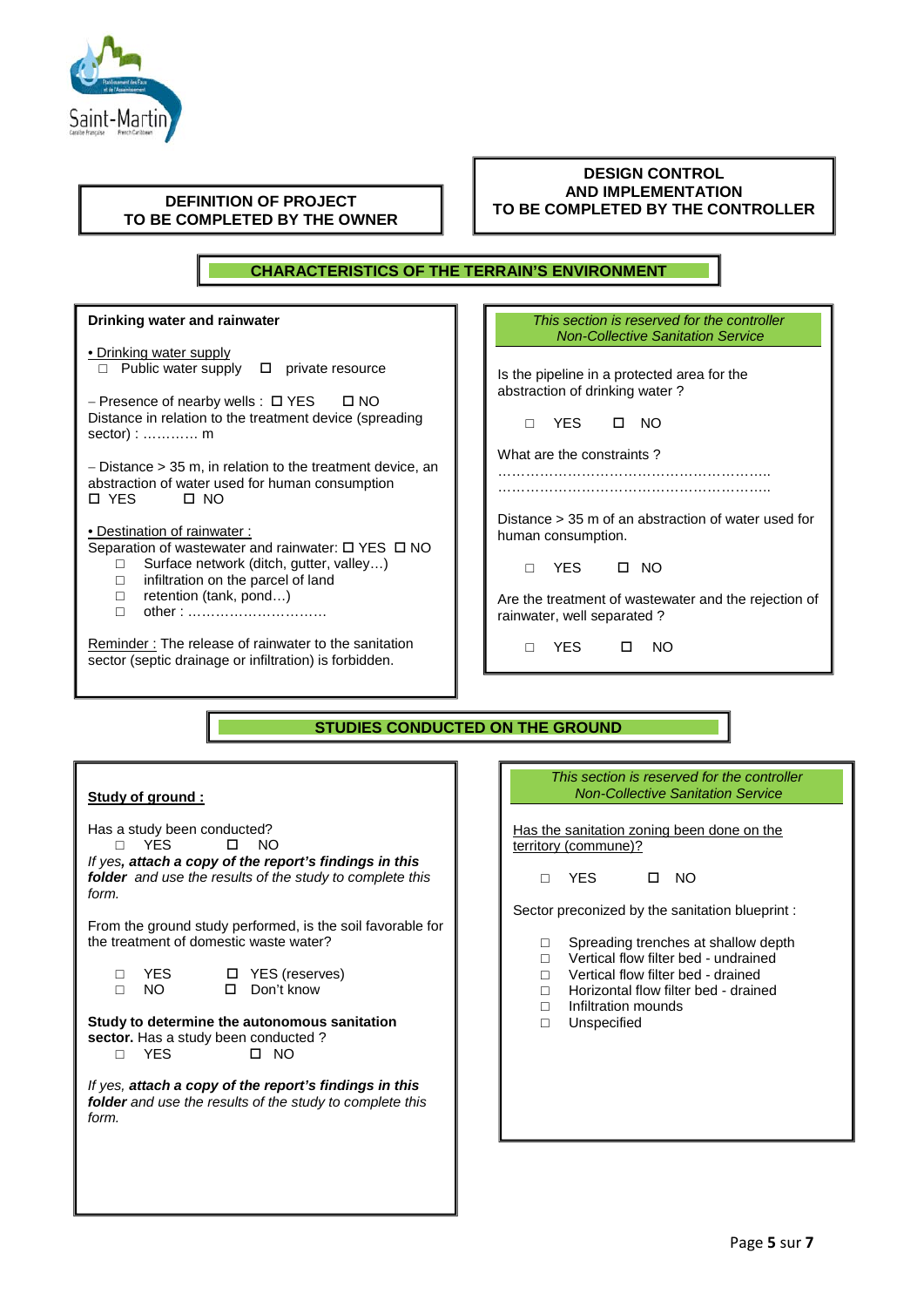

### **DEFINITION OF PROJECT TO BE COMPLETED BY THE OWNER**

### **DESIGN CONTROL AND IMPLEMENTATION TO BE COMPLETED BY THE CONTROLLER**

# **CHARACTERISTIC OF THE SECTOR**

## **The Pre-treatment**

The household water and black water, are they pre-treated together ?  $\Box$  YES  $\Box$  NO **Grease tank** : YES NO Volume : …..…….liters **All-water tank** : YES NO Volume : ….…… m3 **Other**, (specify) : ……………….…Volume : …….…..…. liters Characteristics of the pit (concrete, polyethylene) *if known:* …………………………………………………………………….. ………………………………………………………………………..

**Pre-filter** :  $\Box$  YES  $\Box$  incorporated into the pit  $\Box$  NO Volume (if on the outside of the pit) : ………… liters **Ventilation** upstream and downstream of the pit :  $\Box$  YES  $\Box$  NO Type of extractor :  $\square$  Static  $\square$  Eolian

**The Treatment** : (check the chosen sector)

| Spreading trenches at shallow depth<br>$\Box$                                        |  |  |
|--------------------------------------------------------------------------------------|--|--|
| Length and number of trenches :  m x =<br>total length:  ml                          |  |  |
| Spreading beds at shallow depth                                                      |  |  |
| Length and number of drains : $m x$                                                  |  |  |
| Surface area total :  sqm                                                            |  |  |
| Vertical flow filter beds undrained<br>П.<br>Length and number of drains: $m \times$ |  |  |
| Suface area total :  sqm                                                             |  |  |
| $\Box$ Infiltration mounds                                                           |  |  |
| Length and number of drains: $m x$                                                   |  |  |
| Area at the summit :  sqm<br>Base surface:  sqm                                      |  |  |
| Lifting device for expected water: □ YES □ NO                                        |  |  |
|                                                                                      |  |  |
| <b>Vertical flow filter beds:</b>                                                    |  |  |
| 2 solutions:<br>Solid sand bed: □ YES □ NO<br>п                                      |  |  |
| Length and number of drains:  m                                                      |  |  |
|                                                                                      |  |  |
| depth of the device :  m                                                             |  |  |
| □ Solid bed of zeolite : □ YES □ NO (compact application)                            |  |  |
| Length and number of drains:  m                                                      |  |  |
|                                                                                      |  |  |
| depth of the device:  m                                                              |  |  |
| Discharge of treated wastewater: $\Box$ YES $\Box$ NO                                |  |  |
|                                                                                      |  |  |
|                                                                                      |  |  |
| Outlet outside of the parcel : $\Box$ YES $\Box$ NO                                  |  |  |
| If yes, attach the discharge authorization written by the manager<br>of the outlet.  |  |  |
|                                                                                      |  |  |
|                                                                                      |  |  |
| (requires a derogation)                                                              |  |  |
|                                                                                      |  |  |
| manual)                                                                              |  |  |
|                                                                                      |  |  |

| This section is reserved for the controller<br><b>Non-Collective Sanitation Service</b>                           |          |  |
|-------------------------------------------------------------------------------------------------------------------|----------|--|
| Volume adapted : $\Box$ YES<br>Volume of the pit sufficient : $\Box$ YES $\Box$ NO<br>If no, volume suggested  m3 | NO.<br>□ |  |
| Volume adapted : $\Box$ YES                                                                                       | ר מס     |  |
| Planned ventilation : $\Box$ YES                                                                                  | N NO     |  |
| Correct positioning overall:<br>$\sqcap$ YES                                                                      |          |  |

| Device adapted:<br>- to the soil type: $\Box$ YES<br>□ NO<br>(Permeability, ground water table) |  |
|-------------------------------------------------------------------------------------------------|--|
| ⊟ NO<br>- to the slope of the site" □ YES                                                       |  |
| Sizing adapted for housing:<br>□ YFS<br><b>IT NO</b>                                            |  |
| Compliance with the minimum distance:                                                           |  |
| - habitation > 5 m : $\Box$ YES<br>□ NO                                                         |  |
| - parcel boundaries $>$ 3 m $\Box$ YES<br>□ NO                                                  |  |
| $-$ trees $>$ 3 m : $\Box$ YES<br>∩ NO                                                          |  |
| Written autorisation to discharge:<br>$\Box$ NO<br><b>YES</b>                                   |  |
| Prefectural derogation : □ YES<br>⊔ N∩                                                          |  |